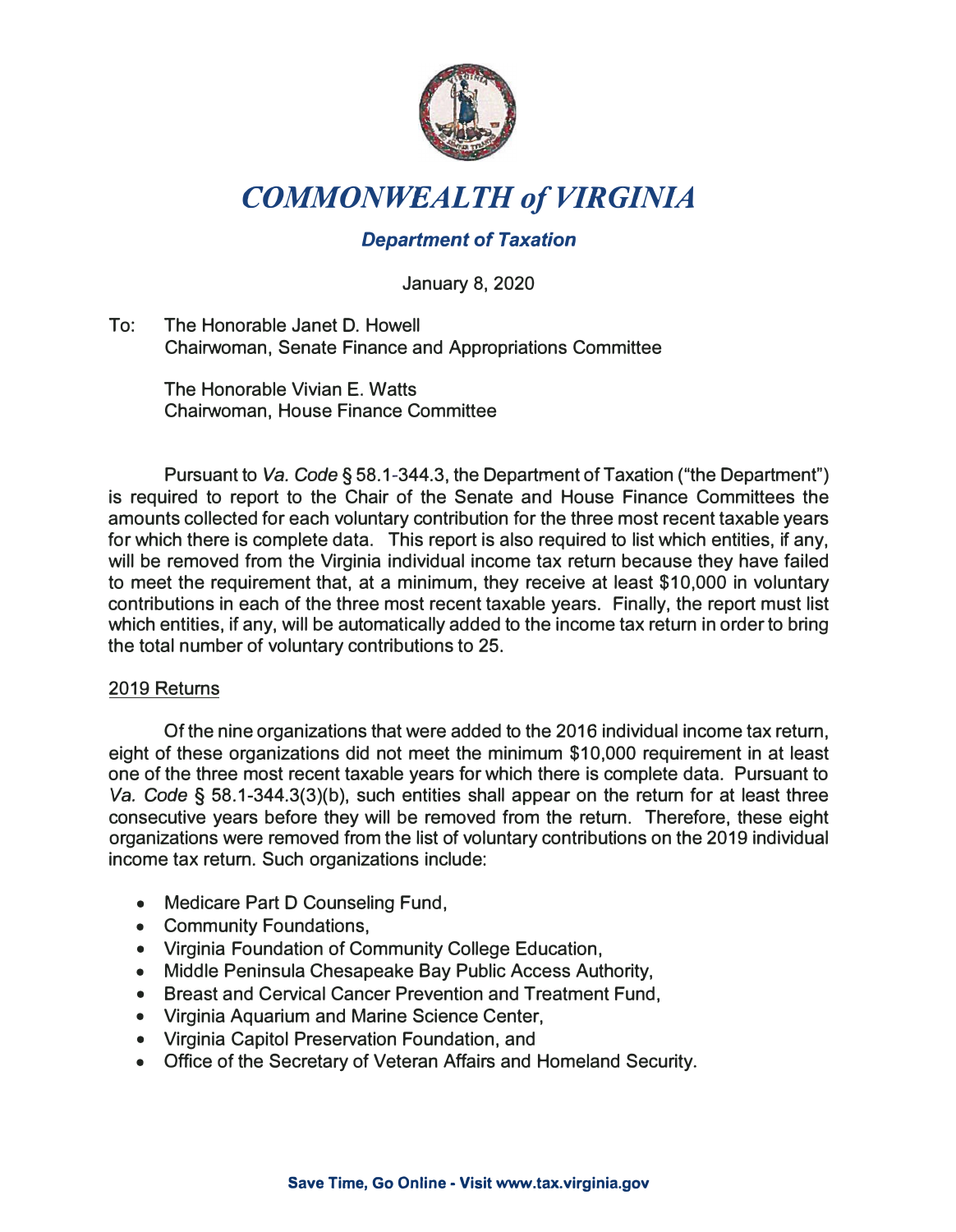The Honorable Janet D. Howell The Honorable Vivian E. Watts January 8, 2020 Page 2

Because there were no additional organizations on the waiting list, no organizations were automatically added to the 2019 individual income tax return.

#### 2020 Returns

At this time, no organizations are scheduled to be removed from the list of voluntary contributions on the 2019 individual income tax return. Data indicates that the current organizations have all met the \$10,000 per year minimum contribution threshold for Taxable Years 2016, 2017, and 2018. Because there are no additional organizations on the waiting list, if the General Assembly takes no action, there will not be any organizations added to the 2020 individual tax return.

The enclosed document presents the report for 2019. Please contact me if you have any questions.

ommissioner

CMB/jf **Enclosure** CC: The Honorable Aubrey L. Layne, Jr., Secretary of Finance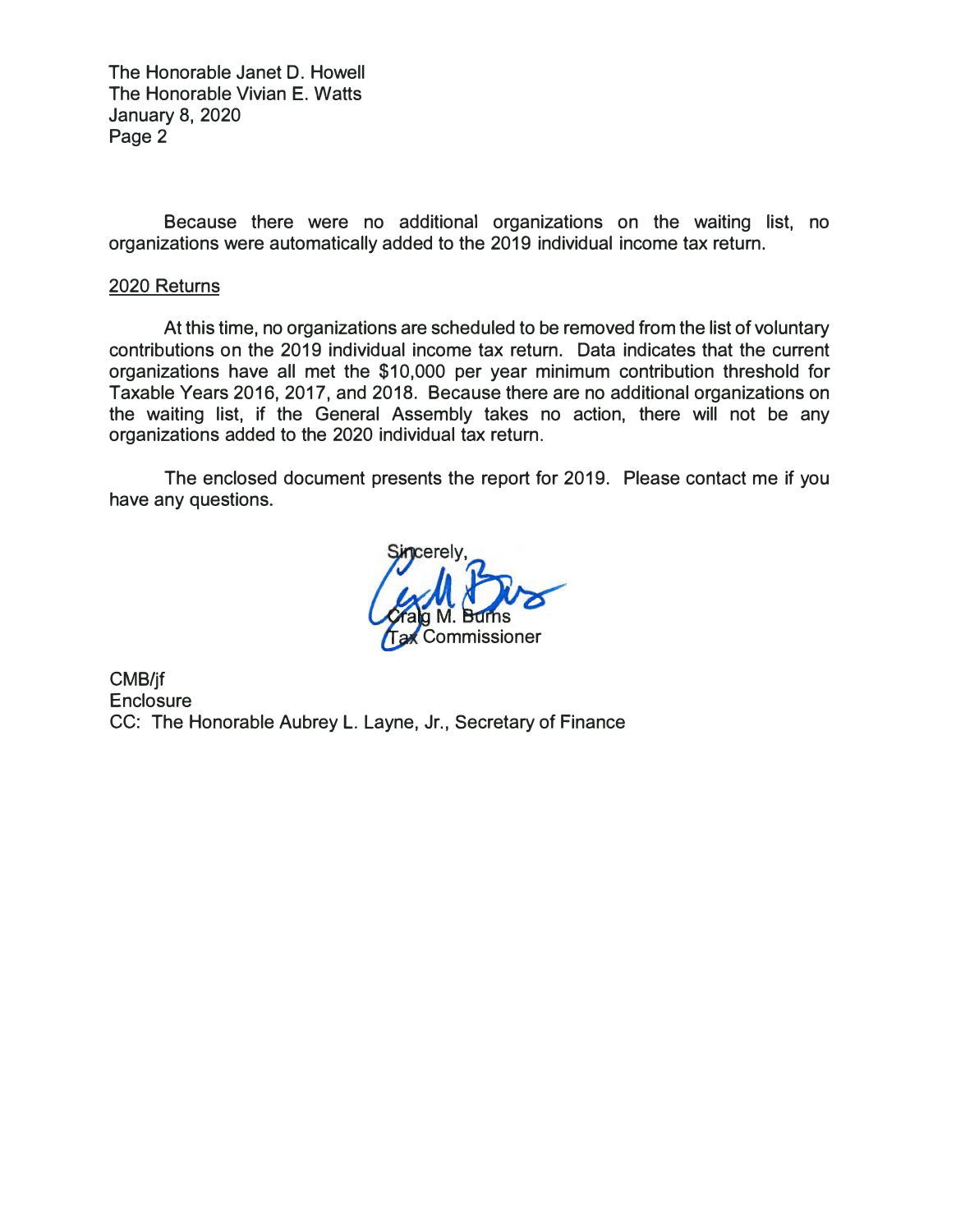# Voluntary Contributions: Amounts Collected for 2015-2018

#### **Introduction**

In 2004, the General Assembly enacted House Bill 1486 (2004 *Acts of Assembly,*  Chapter 649), which limited the number of organizations qualifying for voluntary contributions to 25, and required that organizations receive at least \$10,000 in voluntary contributions annually for at least three consecutive years in order to continue to be included on the individual income tax return.

In 2005, the General Assembly clarified this requirement by passing House Bill 2303 (2005 *Acts of Assembly,* Chapter 860). This bill created a new process for limiting the voluntary contributions listed on the Virginia individual income tax return. As required by the 2004 legislation, the number of contributions is limited to 25, and all entities eligible to receive voluntary contributions must receive at least \$10,000 in each of the three previous taxable years for which there is complete data and for which the entity is listed on the individual income tax return. In addition, each new entity is required to be listed on the individual income tax return for three consecutive taxable years before the \$10,000 requirement is applied to it.

At the time that these changes were made, a survey of the other states that impose a broad-based income tax on individuals showed that Virginia, with 27 voluntary contributions, had by far the most voluntary contributions. The average number of voluntary contributions per state at that time was six.

#### Virginia 529 Contributions

In 2013, the General Assembly enacted House Bill 2145 and Senate Bill 1220, which became effective January 1, 2014. This legislation allowed an individual to designate that his individual income tax refund, or a portion thereof, be deposited into one or more Virginia College Savings Plan ("Virginia 529") accounts. The following table shows the annual contributions to Virginia 529 accounts:

| <b>Virginia 529 Contributions</b> | <b>Amount of</b><br><b>Contributions</b> | <b>Number of</b><br><b>Returns</b> |
|-----------------------------------|------------------------------------------|------------------------------------|
| Taxable Year 2014                 | \$452,077                                | 775                                |
| <b>Taxable Year 2015</b>          | \$586,283                                | 975                                |
| Taxable Year 2016                 | \$712,691                                | 1,110                              |
| Taxable Year 2017                 | \$648,929                                | 983                                |
| Taxable Year 2018                 | \$599,363                                | 949                                |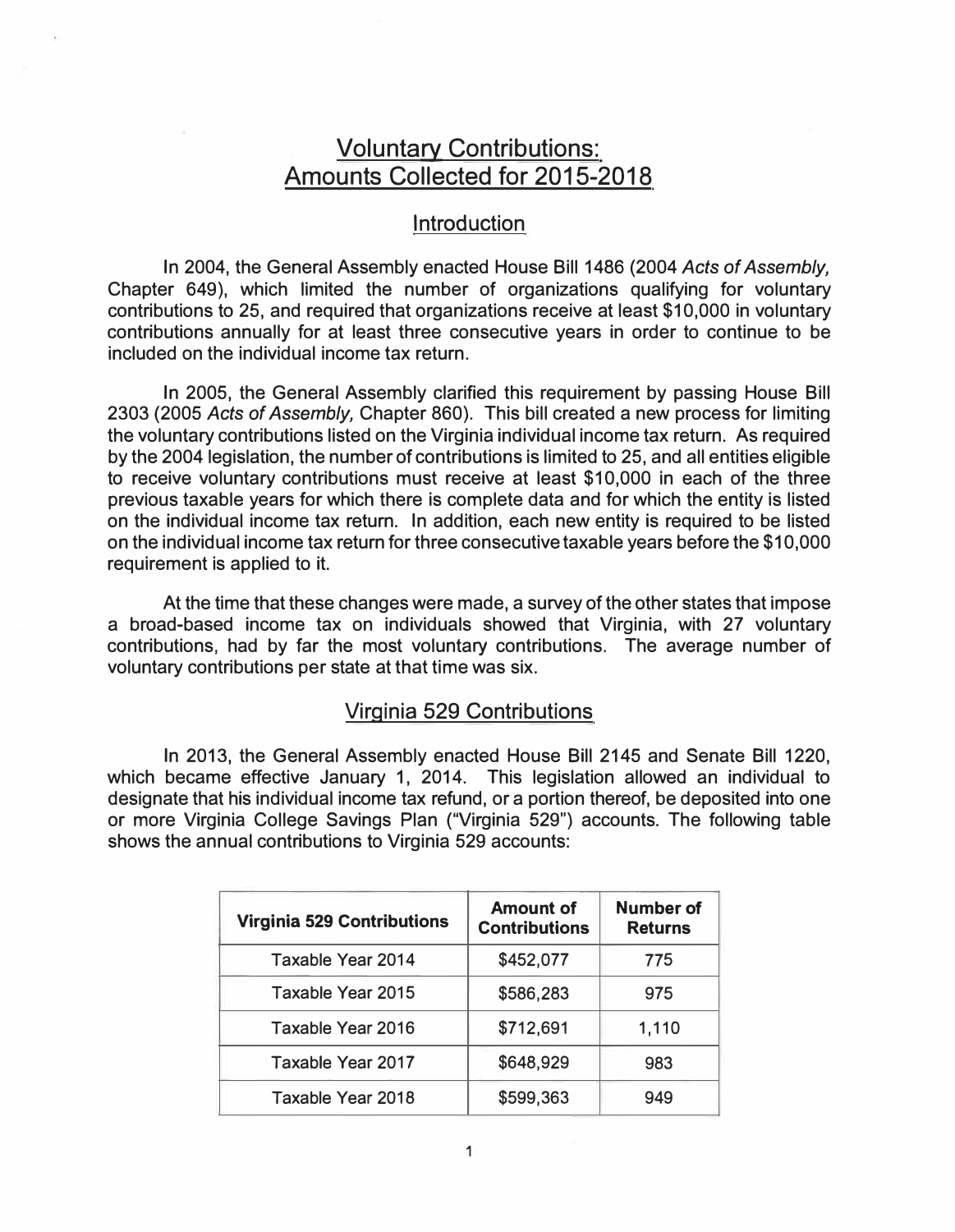# **Amounts Collected for Each Voluntary Contribution**

**The chart below provides each voluntary contribution that was listed on the 2018 Virginia individual income tax return and the amount contributed during Taxable Years 2016, 2017, and 2018.** 

| <b>Amount Collected for Voluntary Contributions: 2016-2018</b>                     |                        |               |               |               |               |               |               |
|------------------------------------------------------------------------------------|------------------------|---------------|---------------|---------------|---------------|---------------|---------------|
|                                                                                    |                        | 2016 Return   |               | 2017 Return   |               | 2018 Return   |               |
| Program/Fund                                                                       | <b>First</b><br>Return | <b>Number</b> | <b>Amount</b> | <b>Number</b> | <b>Amount</b> | <b>Number</b> | <b>Amount</b> |
| 1. Virginia Nongame Wildlife Program                                               | 1981                   | 1,097         | \$39,819      | 3,601         | \$87,144      | 3,282         | \$74,492      |
| 2. Virginia Open Space Recreation and Conservation<br>Fund                         | 1988                   | 688           | \$17,674      | 2.105         | \$45,028      | 1,762         | \$34,553      |
| 3. Combined Political Party Contributions                                          | 1982                   | 771           | \$17,989      | 2.872         | \$62,339      | 2,322         | \$44,693      |
| Virginia Housing Program<br>4.                                                     | 1997                   | 446           | \$14,867      | 1,808         | \$43,610      | 1,701         | \$34,906      |
| 5. Virginia Family and Children's Trust Fund                                       | 1998                   | 368           | \$15,366      | 1,230         | \$28,944      | 1,213         | \$25,354      |
| Virginia Elderly and Disabled Transportation Fund<br>6.                            | 1997                   | 700           | \$18,800      | 3,077         | \$68,659      | 2,598         | \$52,934      |
| Virginia Arts Foundation<br>7.                                                     | 1997                   | 609           | \$17,325      | 2,458         | \$49,534      | 2,143         | \$41,121      |
| 8.<br><b>Chesapeake Bay Restoration</b>                                            | 1997                   | 1,261         | \$39,014      | 3,164         | \$83,670      | 3,285         | \$82,045      |
| 9. State Forests Systems Fund                                                      | 1999                   | 637           | \$15,130      | 1,942         | \$36,737      | 2,171         | \$38,664      |
| 10. Public School Foundations                                                      | 2002                   | 541           | \$31,980      | 1,334         | \$43,953      | 1,273         | \$37,615      |
| 11. Virginia Federation of Humane Societies                                        | 2004                   | 471           | \$13,318      | 1,600         | \$33,485      | 1,246         | \$24,994      |
| Spay and Neuter Fund<br>12.                                                        | 2004                   | 678           | \$18,474      | 2,170         | \$46,050      | 1,831         | \$37,981      |
| <b>Cancer Centers</b><br>13.                                                       | 2006                   | 465           | \$11,606      | 1,902         | \$42,383      | 1,679         | \$37,630      |
| Virginia Military Family Relief Fund<br>14.                                        | 2008                   | 601           | \$17,964      | 1,804         | \$44,190      | 1,796         | \$38,477      |
| <b>Public libraries foundations</b><br>15.                                         | 2009                   | 789           | \$22,895      | 1,635         | \$43,002      | 1,565         | \$40,105      |
| Medicare Part D Counseling Fund<br>16.                                             | 2016                   | 72            | \$1,387       | 384           | \$5,535       | 339           | \$3,940       |
| 17. Community Foundations                                                          | 2016                   | 69            | \$2,147       | 144           | \$3.641       | 134           | \$2,876       |
| 18.<br>Virginia Foundation for Community College<br>Education                      | 2016                   | 197           | \$4,975       | 678           | \$13,667      | 655           | \$11,081      |
| 19. Middle Peninsula Chesapeake Bay Public<br><b>Access Authority</b>              | 2016                   | 80            | \$1,247       | 297           | \$3,809       | 323           | \$4,350       |
| 20. Breast and Cervical Cancer Prevention and<br><b>Treatment Fund</b>             | 2016                   | 320           | \$8,591       | 1,149         | \$21,961      | 1,097         | \$18,277      |
| 21. Virginia Aquarium and Marine Science Center                                    | 2016                   | 239           | \$4,318       | 953           | \$15,759      | 982           | \$14,017      |
| 22. Virginia Capital Preservation Foundation                                       | 2016                   | 77            | \$1,045       | 136           | \$1,481       | 134           | \$3,315       |
| Office of the Secretary of Veterans Affairs and<br>23.<br><b>Homeland Security</b> | 2016                   | 196           | \$3,715       | 1,604         | \$31,516      | 1,518         | \$28,170      |
| 24. Federation of Virginia Food Banks                                              | 2016                   | 657           | \$19,802      | 2.789         | \$72,060      | 2.811         | \$71,122      |
| <b>Total</b>                                                                       |                        | 12,029        | \$359,448     | 40,837        | \$928,209     | 38,858        | \$819,862     |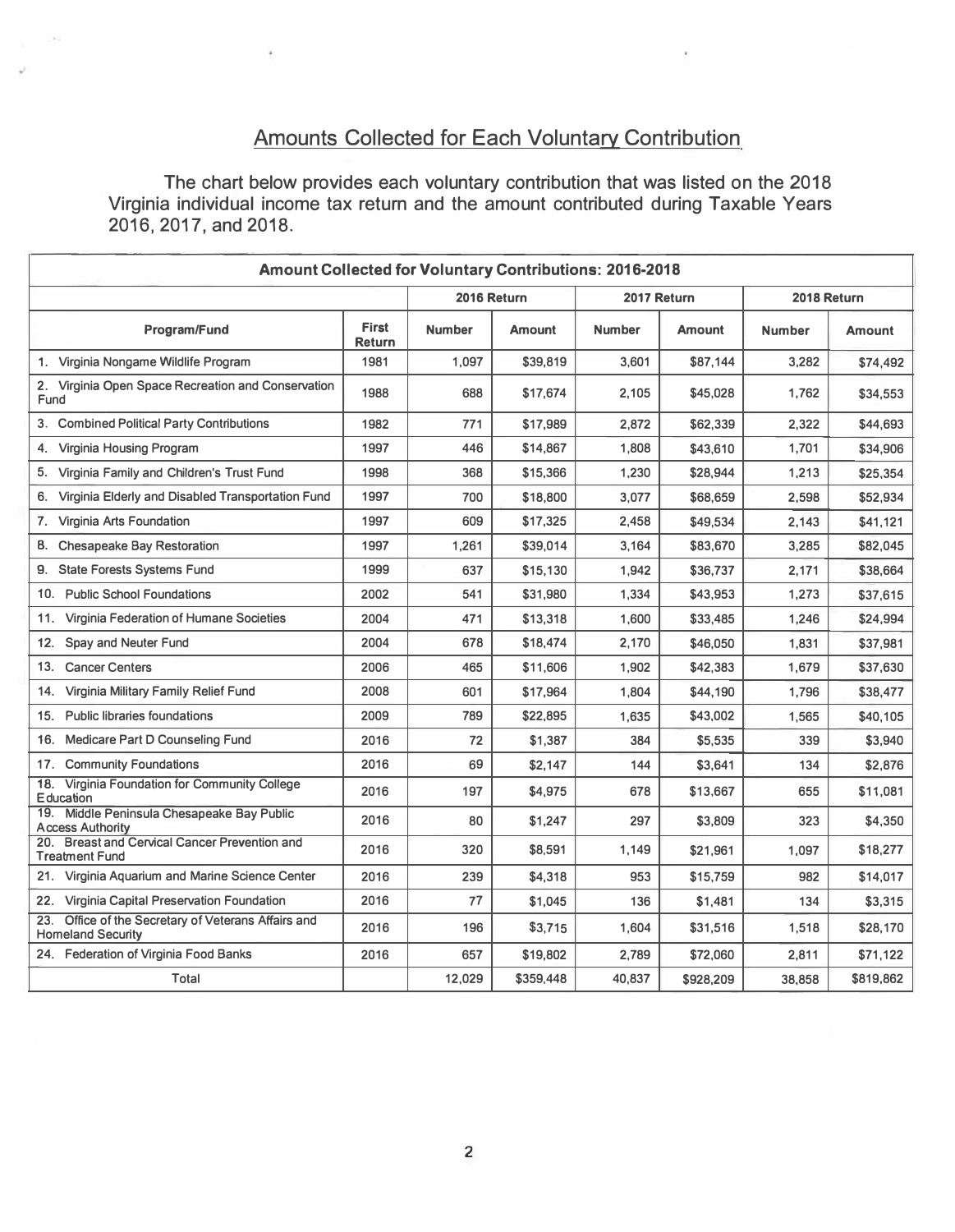# Changes to the 2019 Income Tax Return

The following organizations were removed from the list of voluntary contributions on the 2019 individual income tax return:

- Medicare Part D Counseling Fund,
- Community Foundations,
- Virginia Foundation of Community College Education,
- Middle Peninsula Chesapeake Bay Public Access Authority,
- Breast and Cervical Cancer Prevention and Treatment Fund,
- Virginia Aquarium and Marine Science Center,
- Virginia Capitol Preservation Foundation, and
- Office of the Secretary of Veteran Affairs and Homeland Security.

### Changes to the 2020 Income Tax Return

The data indicates that all the current organizations have all met the requirements for inclusion on the Taxable Year 2020 return. If any organizations fail to meet the minimum contribution requirement on the 2019 return and all other requirements are met, however, such organizations would be removed from the 2020 income tax return. As this report is submitted, the filing season for the 2019 returns is about to begin, but data from these returns will not be available when 2020 returns are printed.

### Summary of Voluntary Contributions

Set out in the table below is a summary of all of the voluntary contributions that have been removed from or added to the individual income tax return since the adoption of House Bill 2303 in 2005 (codified at *Va. Code§* 58.1-344.3).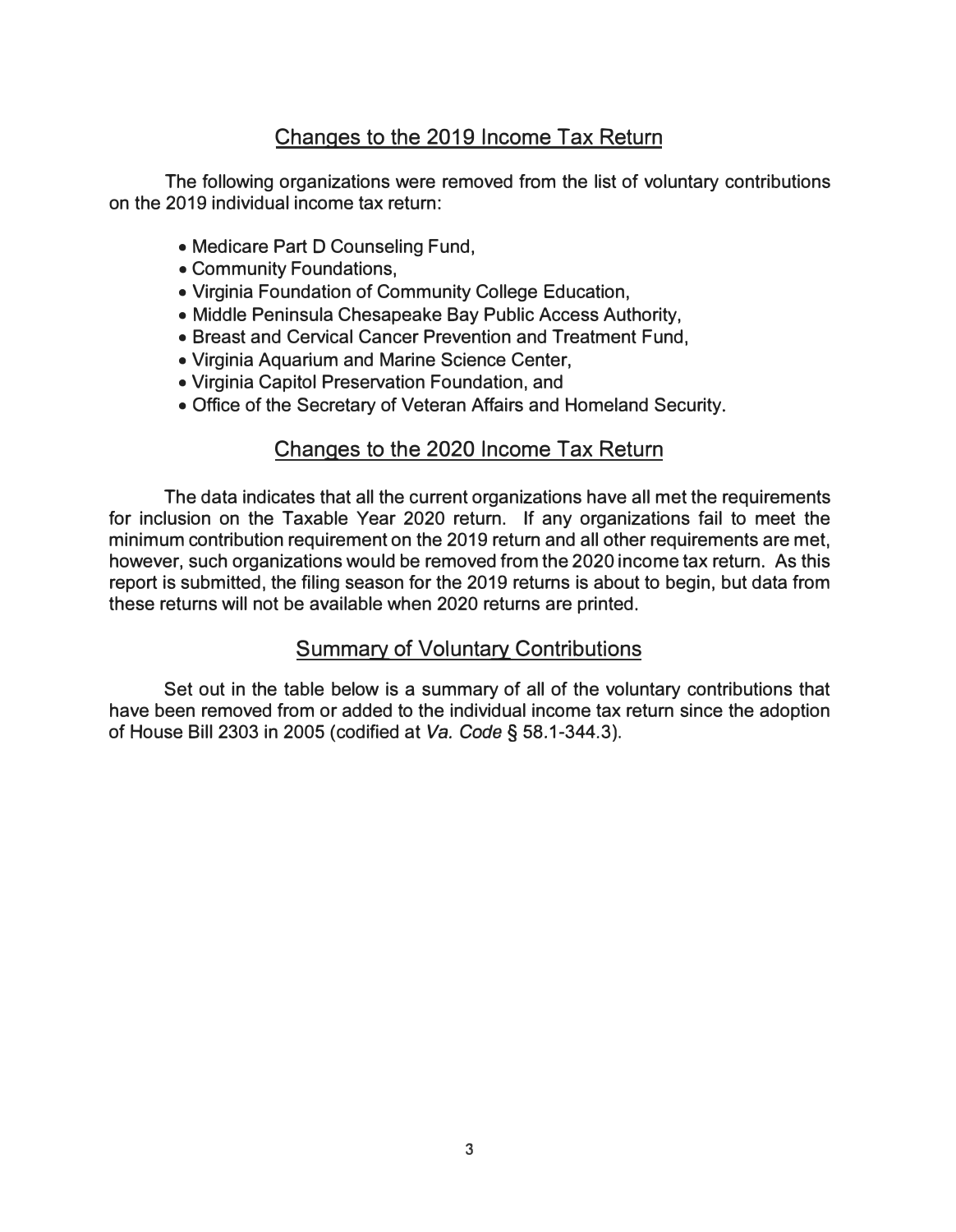#### **Summary of Voluntary Contributions**

### **2005: Changes Reflected on Income Tax Returns for 2005**

| Program / Fund                                                          | <b>Enacted</b>  | <b>Action</b>                                                       | <b>Comments</b>                                                                                                   |  |
|-------------------------------------------------------------------------|-----------------|---------------------------------------------------------------------|-------------------------------------------------------------------------------------------------------------------|--|
| University of Virginia Center for Government<br><b>Studies</b>          | 1999<br>ch. 948 | • Removed from 2005<br>return<br>• First appeared on<br>1999 return | $\bullet$ § 58.1-344.3 B 11<br>• Failed to receive \$10,000 in<br>2001. 2002 & 2003<br>• Expired with 2004 return |  |
| George Mason Law and Economics Center                                   | 1999<br>ch. 948 | • Removed from 2005<br>return<br>• First appeared on<br>1999 return | • $$58.1-344.3 B12$<br>• Failed to receive \$10,000 in<br>2001, 2002 & 2003<br>• Expired with 2004 return         |  |
| Virginia Foundation for the Humanities and<br><b>Public Policy Fund</b> | 1999<br>ch. 948 | • Removed from 2005<br>return<br>• First appeared on<br>1999 return | • $$58.1-344.3 B10$<br>• Failed to receive \$10,000 in<br>2001. 2002 & 2003<br>• Expired with 2004 return         |  |
| Office of Commonwealth Preparedness                                     | 2004<br>ch. 649 | • Added to 2005<br>return                                           | $\bullet$ § 58.1-344.3 B 21                                                                                       |  |

# **2006: Changes Reflected on Income Tax Returns for 2006**

| Program / Fund                                          | <b>Enacted</b>       | <b>Action</b>                                                       | <b>Comments</b>                                                                        |
|---------------------------------------------------------|----------------------|---------------------------------------------------------------------|----------------------------------------------------------------------------------------|
|                                                         |                      |                                                                     |                                                                                        |
| 4-H Educational Centers (4H Camp)                       | 2001<br>ch. 535      | • Removed from 2006<br>return<br>• First appeared on<br>2002 return | § 58.1-344.3 B 14<br>$\bullet$<br>• Failed to receive \$10,000 in<br>2002. 2003 & 2004 |
| Virginia Transplant Council                             | 2001<br>ch. 560      | • Removed from 2006<br>return<br>• First appeared on<br>2002 return | § 58.1-344.3 B 15<br>$\bullet$<br>• Failed to receive \$10,000 in<br>2002. 2003 & 2004 |
| <b>Cancer Centers</b>                                   | 2004<br>ch. 649      | $\bullet$ Added to 2006<br>return                                   | $\bullet$ § 58.1-344.3 B 22                                                            |
| Brown v. Board of Education Scholarship<br>Program Fund | 2005<br>ch. 860, 889 | • Added to 2006<br>return                                           | $\bullet$ § 58.1-344.3 B 23                                                            |

#### **2007: Changes Reflected on Income Tax Returns for 2007**

| Program / Fund                                                                 | <b>Enacted</b>       | <b>Action</b>                                                       | <b>Comments</b>                                                                                                                                                               |
|--------------------------------------------------------------------------------|----------------------|---------------------------------------------------------------------|-------------------------------------------------------------------------------------------------------------------------------------------------------------------------------|
| Commission for the Arts                                                        | 2003<br>ch. 878      | • Removed from 2007<br>return<br>• First appeared on<br>2004 return | $\bullet$ § 58.1-344.3 B 20<br>• Failed to receive \$10,000 in<br>2004<br>Commission also receives<br>$\bullet$<br>contributions via checkoff for<br>Virginia Arts Foundation |
| Martin Luther King, Jr. Living History and<br><b>Public Policy Center Fund</b> | 2005<br>ch. 860, 889 | • Added to 2007<br>return                                           | $\bullet$ § 58.1-344.3 B 24                                                                                                                                                   |

### **2008: Changes Reflected on Income Tax Returns for 2008**

| Program / Fund                      | <b>Enacted</b>  | <b>Action</b>                                                       | <b>Comments</b>                                                         |  |  |
|-------------------------------------|-----------------|---------------------------------------------------------------------|-------------------------------------------------------------------------|--|--|
| Office of Commonwealth Preparedness | 2004<br>ch. 649 | • Removed from 2008<br>return<br>• First appeared on<br>2005 return | • $$58.1 - 344.3 B21$<br>Failed to receive \$10,000 in<br>2005 and 2006 |  |  |
| Jamestown-Yorktown Foundation       | 1999<br>ch. 210 | • Removed from 2008<br>return                                       | $\bullet$ § 58.1-344.3 C 3                                              |  |  |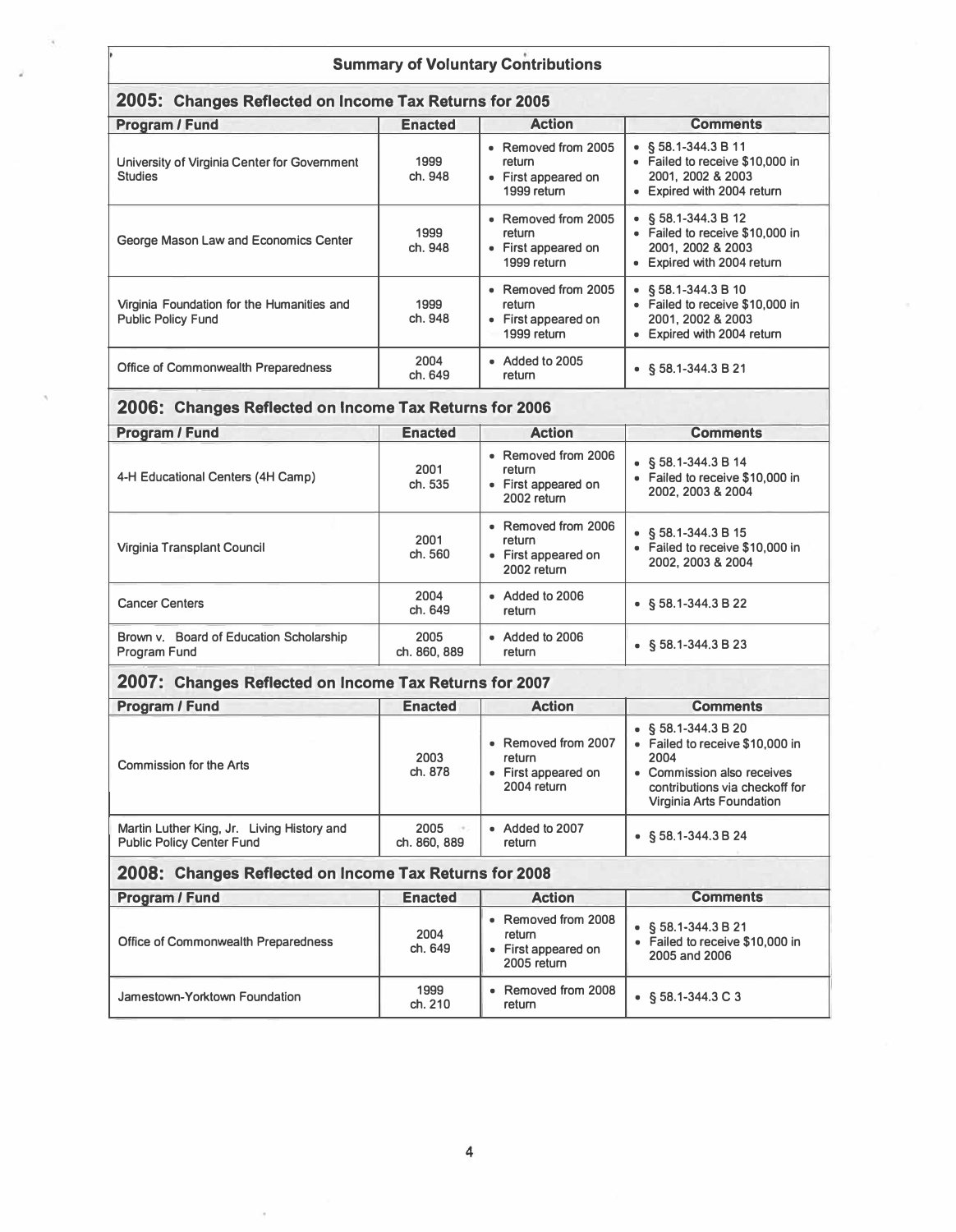|                                      |                      | • First appeared on<br>2000 return | • Authorized for taxable years<br>beginning before January 1,<br>2008 |
|--------------------------------------|----------------------|------------------------------------|-----------------------------------------------------------------------|
| Virginia Caregivers Grant Fund       | 2005<br>ch. 860, 889 | • Added to 2008<br>return          | $\bullet$ § 58.1-344.3 B 25                                           |
| Virginia Military Family Relief Fund | 2006<br>ch. 103, 479 | • Added to 2008<br>return          | $\bullet$ § 58.1-344.3 C 8                                            |

ä

### **2009: Changes Reflected on Income Tax Returns for 2009**

| Program / Fund                                          | <b>Enacted</b>       | <b>Action</b>                                                       | <b>Comments</b>                                                                                               |
|---------------------------------------------------------|----------------------|---------------------------------------------------------------------|---------------------------------------------------------------------------------------------------------------|
| Brown v. Board of Education Scholarship<br>Program Fund | 2005<br>ch. 860, 889 | • Removed from 2009<br>return<br>• First appeared on<br>2006 return | $\bullet$ § 58.1-344.3 B 23<br>• Failed to receive \$10,000 in<br>2006, 2007 and 2008                         |
| Virginia Caregivers Grant Fund                          | 2005<br>ch. 860, 889 | • Removed from 2009<br>return<br>• First appeared on<br>2008 return | $\bullet$ § 58.1-344.3 B 25<br>• Program not funded in FY<br>2009<br>• Removed at suggestion by<br><b>DSS</b> |
| Public library foundations                              | 2007<br>ch. 70       | • Added to 2009<br>return                                           | $\bullet$ § 58.1-344.3 B 26                                                                                   |
| Celebrating Special Children, Inc.                      | 2007<br>ch. 70       | • Added to 2009<br>return                                           | $\bullet$ § 58.1-344.3 B 27                                                                                   |

#### **2010-2015: No Changes Made to Income Tax Returns for 2010 -2015**

#### **2016: Changes Reflected on Income Tax Returns for 2016**

| Program / Fund                          | <b>Enacted</b>       | <b>Action</b>                                                       | <b>Comments</b>                                                                    |
|-----------------------------------------|----------------------|---------------------------------------------------------------------|------------------------------------------------------------------------------------|
| United States Olympic Committee         | 2005<br>ch. 860, 889 | • Removed from 2016<br>return<br>• First appeared on<br>2005 return | $\bullet$ § 58.1-344.3 B 4<br>• Failed to receive \$10,000 in<br>2014 and 2015     |
| <b>Community Policing Fund</b>          | 2005<br>ch. 860, 889 | • Removed from 2016<br>return<br>• First appeared on<br>2005 return | $\bullet$ § 58.1-344.3 B 7<br>• Failed to receive \$10,000 in<br>2014 and 2015     |
| <b>Historic Resources Fund</b>          | 2005<br>ch. 860, 889 | • Removed from 2016<br>return<br>• First appeared on<br>2005 return | $\bullet$ § 58.1-344.3 B 9<br>• Failed to receive \$10,000 in<br>2014 and 2015     |
| Uninsured Medical Catastrophe Fund      | 2005<br>ch. 860, 889 | • Removed from 2016<br>return<br>• First appeared on<br>2005 return | • $\frac{6}{9}$ 58.1-344.3 C 5<br>• Failed to receive \$10,000 in<br>2014 and 2015 |
| <b>Children of America Finding Hope</b> | 2005<br>ch. 860, 889 | • Removed from 2016<br>return<br>• First appeared on<br>2005 return | $\bullet$ § 58.1-344.3 B 13<br>• Failed to receive \$10,000 in<br>2014 and 2015    |
| War Memorial & National D-Day Memorial  | 2005<br>ch. 860, 889 | • Removed from 2016<br>return<br>• First appeared on<br>2005 return | $\bullet$ § 58.1-344.3 B 16<br>• Failed to receive \$10,000 in<br>2014 and 2015    |
| <b>Tuition Assistance Grant Fund</b>    | 2005<br>ch. 860, 889 | • Removed from 2016<br>return<br>• First appeared on<br>2005 return | $\bullet$ § 58.1-344.3 B 18<br>• Failed to receive \$10,000 in<br>2014 and 2015    |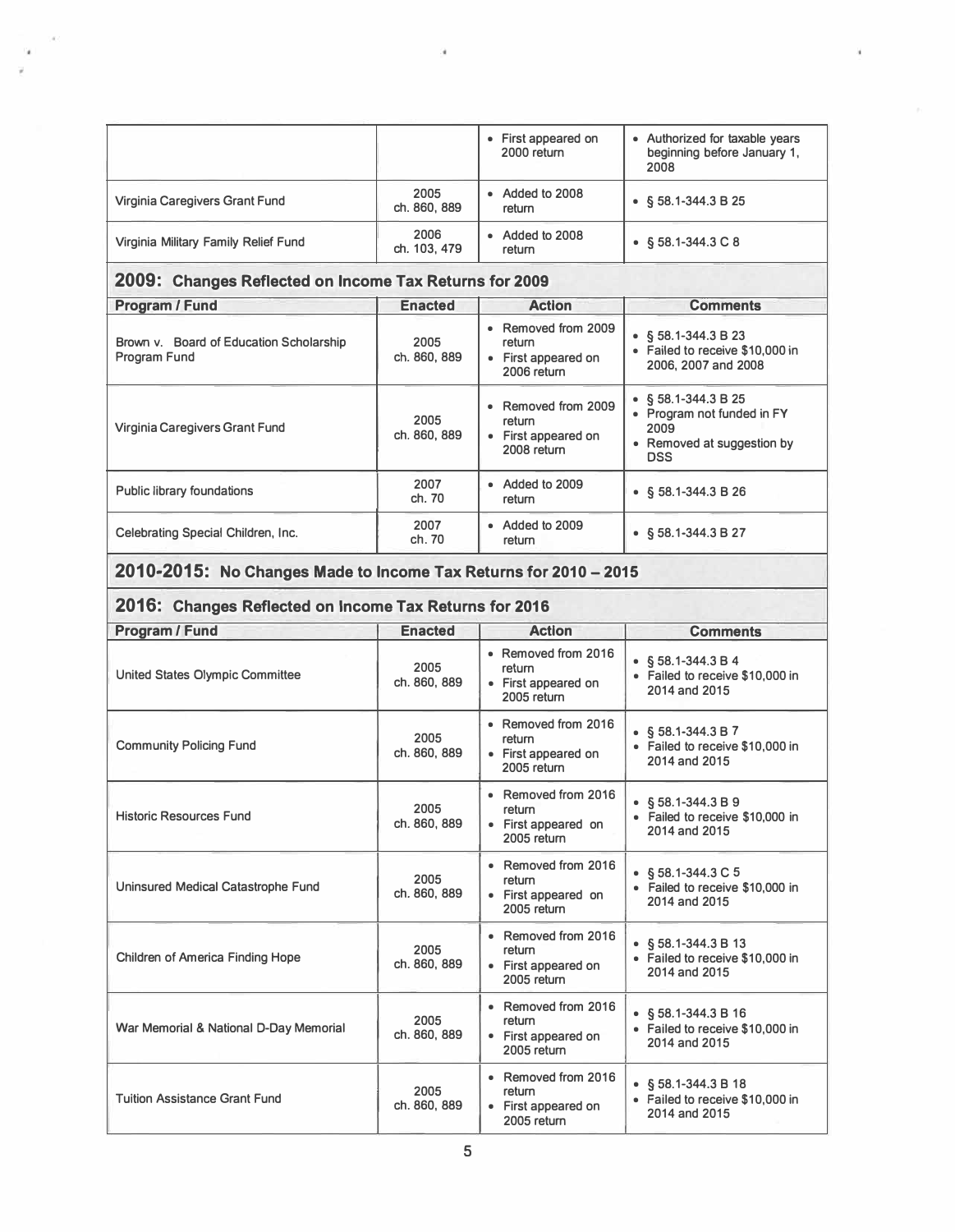| Martin Luther King, Jr. Living History and<br><b>Public Policy Center Fund</b> | 2005<br>ch. 889      | • Removed from 2016<br>return<br>• First appeared on<br>2005 return | $\bullet$ § 58.1-344.3 B 24<br>• Failed to receive \$10,000 in<br>2014 and 2015 |
|--------------------------------------------------------------------------------|----------------------|---------------------------------------------------------------------|---------------------------------------------------------------------------------|
| Celebrating Special Children, Inc.                                             | 2006<br>ch. 70       | • Removed from 2016<br>return<br>• First appeared on<br>2007 return | $\bullet$ § 58.1-344.3 B 27<br>• Failed to receive \$10,000 in<br>2014 and 2015 |
| Medicare Part D Counseling Fund                                                | 2007<br>ch. 601      | $\bullet$ Added to 2016<br>return                                   | • $$58.1-344.3 B 28 a$                                                          |
| <b>Community Foundations</b>                                                   | 2008<br>ch. 313, 461 | $\bullet$ Added to 2016<br>return                                   | $\bullet$ § 58.1-344.3 B 29                                                     |
| Virginia Foundation for Community College<br>Education                         | 2008<br>ch. 313      | $\bullet$ Added to 2016<br>return                                   | $\bullet$ § 58.1-344.3 B 30                                                     |
| Middle Peninsula Chesapeake Bay Public<br><b>Access Authority</b>              | 2009<br>ch.4         | $\bullet$ Added to 2016<br>return                                   | $\bullet$ § 58.1-344.3 B 31                                                     |
| Breast and Cervical Cancer Prevention and<br><b>Treatment Fund</b>             | 2009<br>ch. 26, 521  | $\bullet$ Added to 2016<br>return                                   | $\bullet$ § 58.1-344.3 B 32                                                     |
| Virginia Aquarium and Marine Science Center                                    | 2009<br>ch. 41       | • Added to 2016<br>return                                           | $\bullet$ § 58.1-344.3 B 33                                                     |
| Virginia Capitol Preservation Foundation                                       | 2010<br>ch. 690      | • Added to 2016<br>return                                           | $\bullet$ § 58.1-344.3 B 34                                                     |
| Office of the Secretary of Veterans Affairs and<br><b>Homeland Security</b>    | 2011<br>ch. 780, 858 | $\bullet$ Added to 2016<br>return                                   | • $$58.1 - 344.3 \text{ B } 35$                                                 |
| <b>Federation of Virginia Food Banks</b>                                       | 2015<br>ch. 70       | $\bullet$ Added to 2016<br>return                                   | $\bullet$ § 58.1-344.3 C 9                                                      |

ä

# **2017: Changes Reflected on Income Tax Returns for 2017**

 $\epsilon$ 

Ŷ.

| Program / Fund              | <b>Enacted</b>  | <b>Action</b>                                                       | <b>Comments</b>                                                     |
|-----------------------------|-----------------|---------------------------------------------------------------------|---------------------------------------------------------------------|
| Home Energy Assistance Fund | 2002<br>ch. 395 | • Removed from 2017<br>return<br>• First appeared on<br>2003 return | $\bullet$ § 58.1-344.3 B 7<br>Failed to receive \$10,000 in<br>2015 |

### **2018: Changes Reflected on Income Tax Returns for 2018**

| Program / Fund                   | <b>Enacted</b>       | <b>Action</b>                                                                                     | <b>Comments</b>                                                                                                                                                                                                                                                                            |
|----------------------------------|----------------------|---------------------------------------------------------------------------------------------------|--------------------------------------------------------------------------------------------------------------------------------------------------------------------------------------------------------------------------------------------------------------------------------------------|
| Children of America Finding Hope | 2005<br>ch. 860, 889 | • Added to the<br>Taxable Year 2018<br>return through<br>action by the<br><b>General Assembly</b> | • 2018 Senate Bill 376 (ch. 621)<br>• Required to be included on the<br>return for Taxable Year 2018 -<br>Taxable Year 2020, without<br>considering minimum<br>contribution requirements.<br>Minimum contribution<br>requirements apply with<br>respect to Taxable Year 2021<br>and after. |

| 2019: Changes Reflected on Income Tax Returns for 2019 |                 |                                                                                        |                                                               |  |
|--------------------------------------------------------|-----------------|----------------------------------------------------------------------------------------|---------------------------------------------------------------|--|
| Program / Fund                                         | <b>Enacted</b>  | <b>Action</b>                                                                          | <b>Comments</b>                                               |  |
| Medicare Part D Counseling Fund                        | 2007<br>ch. 601 | • Scheduled to be<br>removed from 2019<br>return<br>• First appeared on<br>2016 return | • $$58.1 - 344.3 B7$<br>Failed to receive \$10,000 in<br>2016 |  |